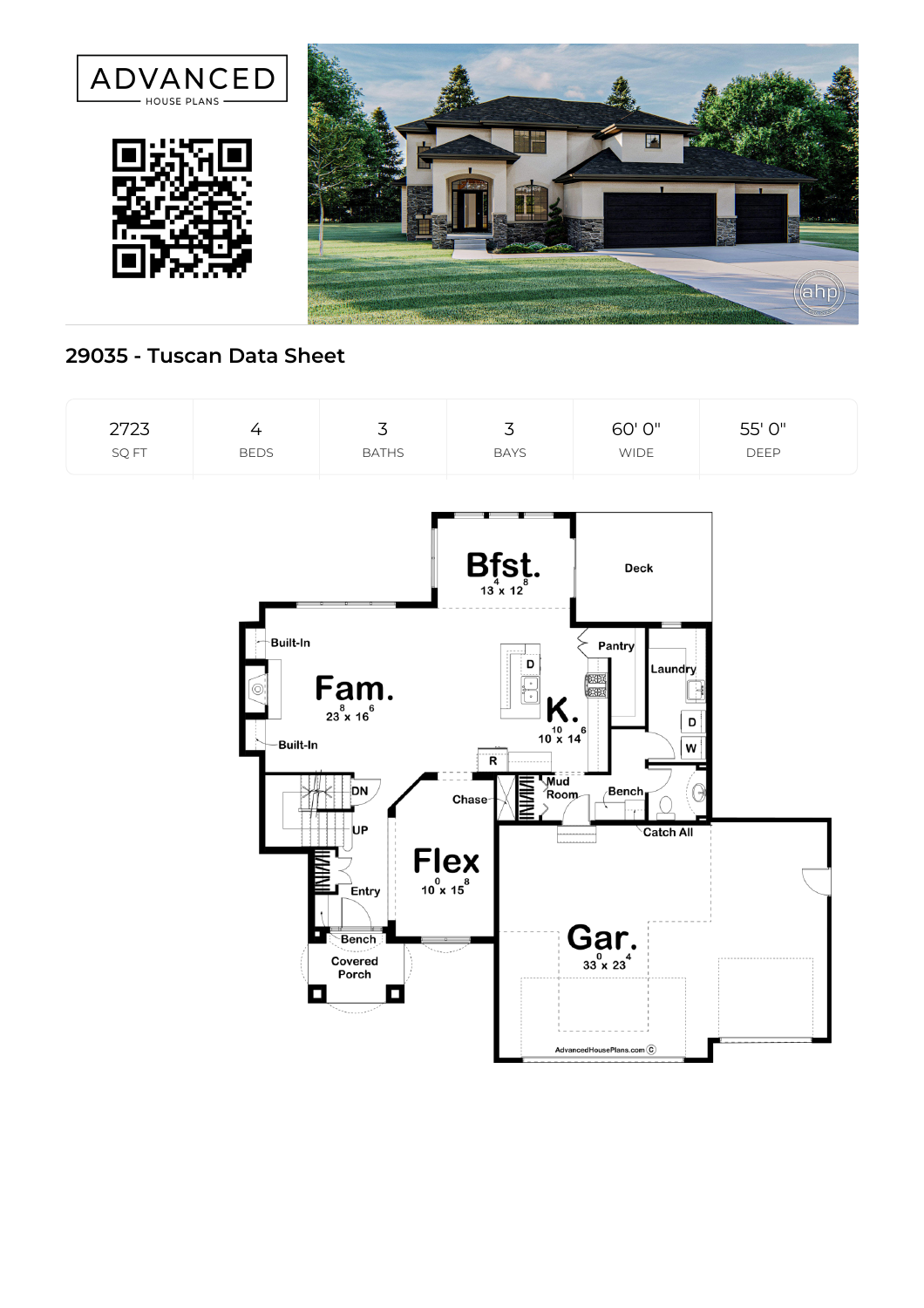

## **Construction Specs**

| Layout                                          |                |
|-------------------------------------------------|----------------|
| Bedrooms                                        | $\overline{4}$ |
| Bathrooms                                       | $\overline{3}$ |
| Garage Bays                                     | 3              |
| <b>Square Footage</b>                           |                |
| Main Level                                      | 1360 Sq. Ft.   |
| Second Level                                    | 1363 Sq. Ft.   |
| Garage                                          | 777 Sq. Ft.    |
| <b>Total Finished Area</b>                      | 2723 Sq. Ft.   |
| <b>Exterior Dimensions</b>                      |                |
| Width                                           | 60'0"          |
| Depth                                           | 55' 0"         |
| Ridge Height<br>Calculated from main floor line | 27'            |